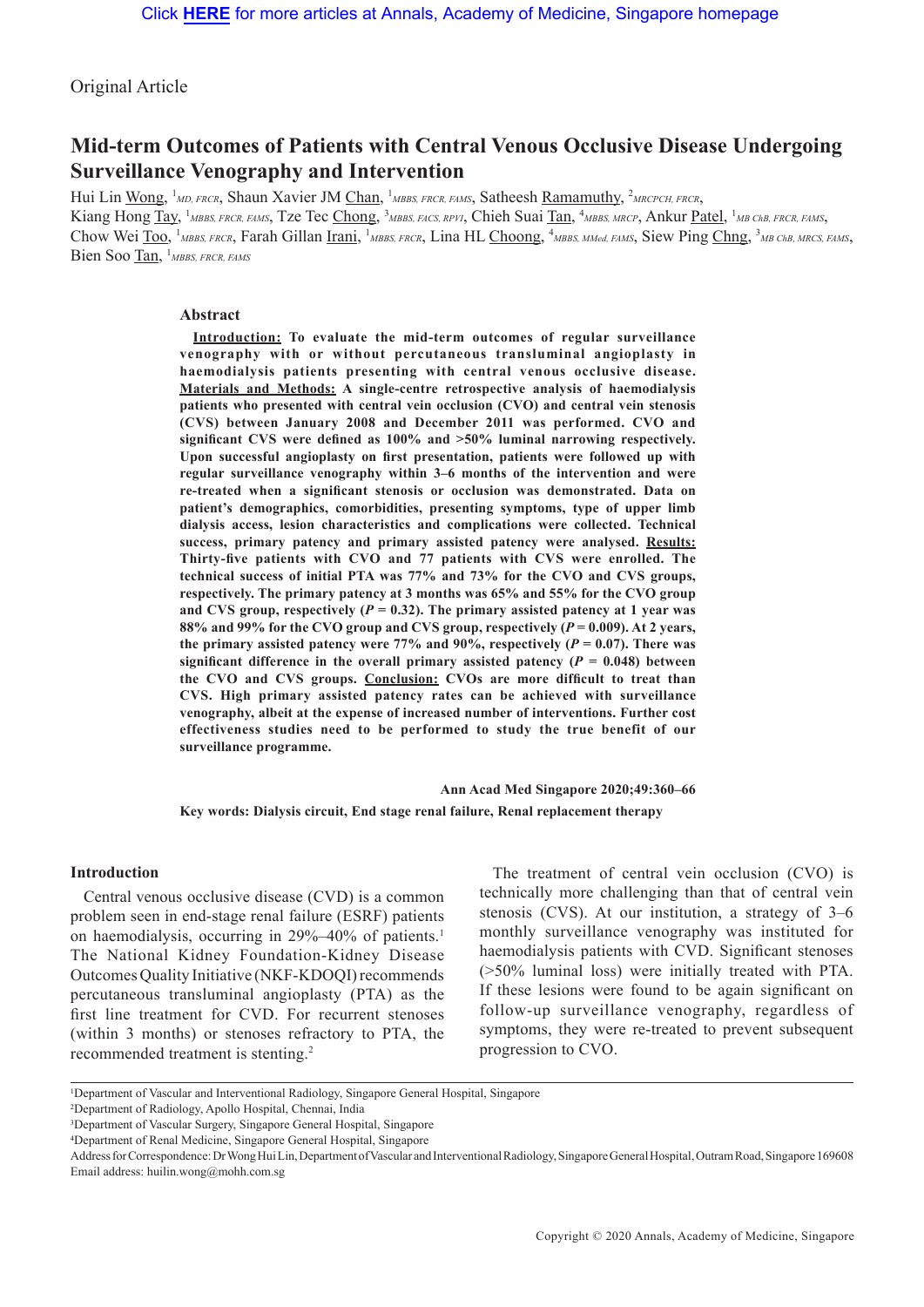This single arm study evaluates the mid-term outcomes of patients with CVO and CVS who underwent regular surveillance venography after successful PTA on initial presentation.

### **Material and Methods**

This is a retrospective single-centre study analysing consecutive cases of central vein PTA performed at our institution between January 2008 and December 2011. Approval was obtained from our Institutional Review Board for access to these patients' medical records. Patients' demographics, comorbidities, presenting symptoms, indications for central vein venogram, details of each PTA or venogram, location of haemodialysis access, the use of tunnelled central venous catheter (CVC), the use of antiplatelet or anticoagulant medication and procedural-related complications were recorded. The venograms were reviewed by 2 radiologists together in consensus. If the patient had presented with more than one central vein lesion, only the more severe lesion was studied.

### *Patients*

ESRF patients on arteriovenous (AV) haemodialysis who newly presented with CVO and CVS (ipsilateral central veins or superior vena cava) between January 2008 and December 2011 were recruited into the study. Inclusion criteria were patients with ipsilateral functioning AV haemodialysis access on the upper extremities and who had not undergone PTA of central veins prior to 2008. These patients were included if the lesion could be crossed and angioplastied on the first procedure. These patients were then placed on regular surveillance venography (within 3–6 months of the initial PTA) and they were followed up for a period of 2 years. Exclusion criteria were patients with only contralateral CVS or CVO, lesions which could not be treated percutaneously at presentation, patients who had undergone stenting on their first intervention or those who had no follow-up after the first PTA.

## *Definitions*

Central veins are defined as the subclavian vein, brachiocephalic vein or the superior vena cava. Regular surveillance venography (with and without subsequent PTA) was defined as that performed within 3–6 months after initial venography and PTA. The endpoints of follow-up included cessation of haemodialysis due to peritoneal dialysis or renal transplantation, creation of a new AV access on the contralateral arm or in either groin or permanent occlusion, stenting of the central vein lesion or patients lost to follow-up or death. Mid-term outcome is defined as 2 years from the initial PTA.

An angiographic significant central lesion is defined as more than 50% luminal loss. Technical success was defined as less than 30% residual stenosis after PTA. Primary patency of the central veins was defined as the time interval between the initial and next intervention. Primary assisted patency of the central vein was defined as the interval between the initial intervention and the date of permanent occlusion or stenting of the central vein lesion. Complications were classified in accordance with the Society of Interventional Radiology criteria.3

## *Technique*

An initial central venogram was performed via a 23G cannula inserted into the upper limb fistula to document the location and degree of CVD. PTA would be attempted in the presence of a significant CVS or CVO. After gaining venous access via the appropriate upper limb or common femoral vein, a 4-Fr diagnostic catheter (Berenstein, Cordis, Warren, New Jersey, USA) and an 0.018–0.035-in hydrophilic guidewire (Terumo, Tokyo, Japan) were introduced to cross the lesion. PTA of the lesion was performed using standard techniques with an appropriately sized PTA balloon which was inflated until the lesion was effaced or up to the rated burst pressure, whichever was lower. The balloons used were sized to the adjacent normal venous segment and they ranged from 12 to 16mm and were of 40mm length (Powerflex, Cordis, Warren, New Jersey, USA; Atlas, Bard Peripheral Vascular, Tempe, Arizona, USA).

In chronic occlusions where antegrade or retrograde access alone was inadequate for PTA, a combined antegrade-retrograde approach was employed. In the latter technique, vascular sheaths were inserted antegradely into the upper arm dialysis circuit and in the appropriate common femoral vein. A suitable guide wire was first used to cross the CVO from either direction and exteriorised via the opposite sheath with the aid of a snare. Once through and through access was achieved, a small balloon was used for pre-dilatation. After which, PTA was performed with an optimally sized balloon. Prolonged inflations of up to 3 minutes were typically performed. A completion venogram was then procured to document the result post-PTA.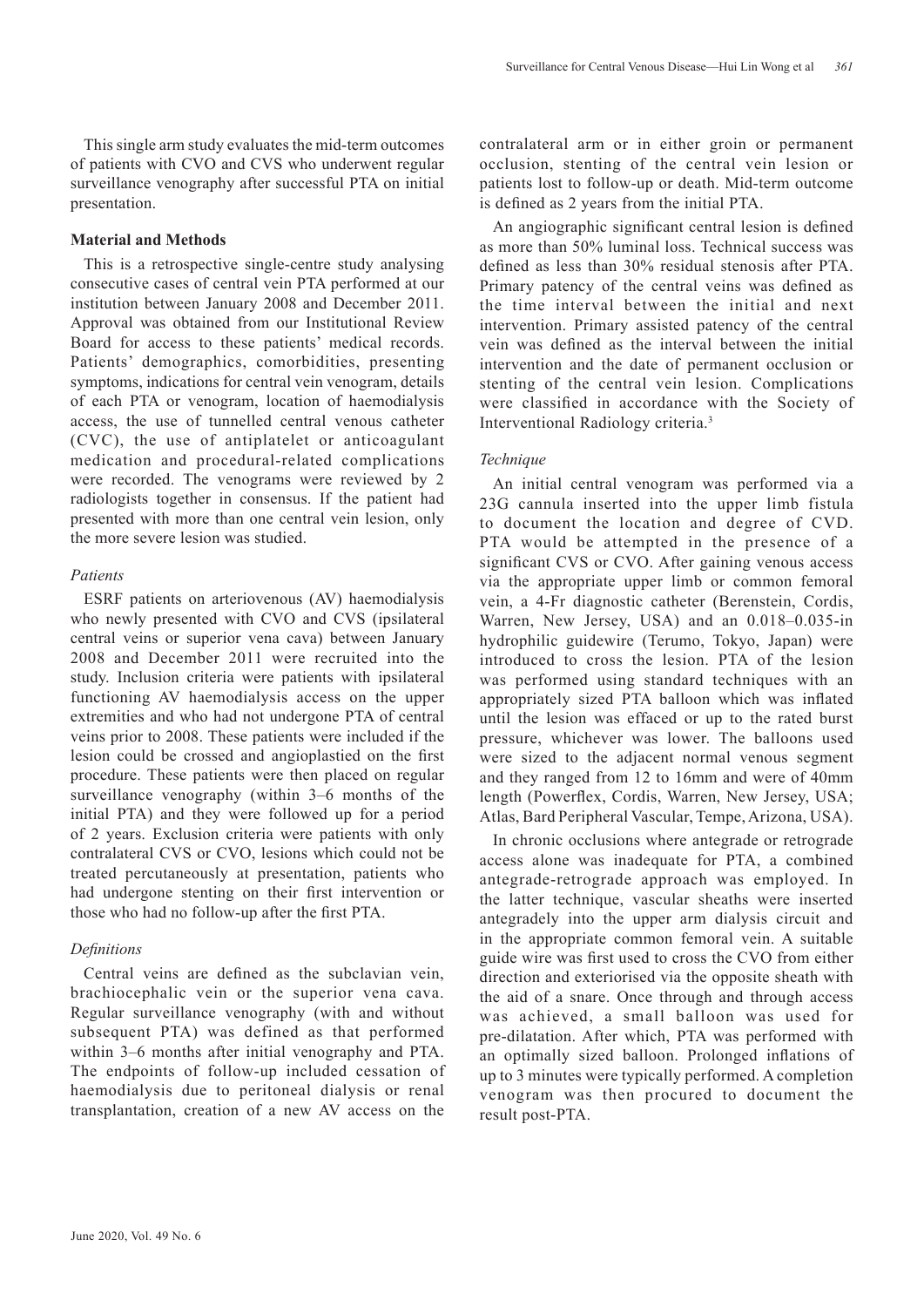#### **Statistical Analysis**

Statistical analyses were performed using SPSS Version. 21. The data was reported as mean  $\pm$  standard deviation or count (percentages). Primary and primary assisted patency rate of central veins was determined using Kaplan-Meier analysis and log rank test was used to compare patency rates between the 2 groups. Cox regression was performed to identify predictive factors that were associated with the central vein patency rates. Chi-square test and independent sample Student's t-test were used to compare categorical and continuous variables between the groups. The level of significance was set at 0.05.

#### **Results**

A total of 176 patients on haemodialysis presented with CVD during the 4-year study period, of which 52 patients had CVO and 124 patients had CVS. Among these patients, 7 patients had lesions that could not be traversed by a guidewire and PTA was not performed, 4 patients underwent stenting on their first intervention and 53 patients were lost to follow-up after initial PTA. Of the remaining 112 patients, 35 were in the CVO group and 77 in the CVS group.

The mean duration of follow-up was  $16 \pm 7.2$  months for the CVO group and  $16 \pm 7.7$  months for the CVS group. The mean number of PTA per patient in the first year was  $3.7 \pm 1.3$  and  $3.3 \pm 1.1$  for the CVO group and CVS group, respectively. The mean number of PTA over the 2-year follow-up period was  $5.8 \pm 2.7$  and  $5.0 \pm 2.6$  for the CVO group and CVS group, respectively.

The demographics and co-morbidities of both groups are summarised in Table 1. The 2 groups were not significantly different in terms of co-morbidities but there were significantly more male patients  $(P = 0.03)$  in the CVS group.

Table 1. Patients' Demographics and Risk Factors (Reported as N (%) for Categorical Variables and Mean  $\pm$  SD for Continuous Variables)

|                                         | CVO<br>$(N = 35)$ | <b>CVS</b><br>$(N = 77)$ | $P$ value |
|-----------------------------------------|-------------------|--------------------------|-----------|
| Demographics                            |                   |                          |           |
| Male                                    | 13(37%)           | 46 $(60\%)$              | 0.03      |
| Female                                  | 22(63%)           | $31(40\%)$               | 0.03      |
| Patient age (years)                     | $63 \pm 9.3$      | $63 \pm 9.8$             | 0.46      |
| Follow-up (months)                      | $16 \pm 7.2$      | $16 \pm 7.7$             | 0.45      |
| Number of PTA over 2 years              | $5.8 \pm 2.7$     | $5.0 \pm 2.6$            | 0.46      |
| Number of PTA in 1 <sup>st</sup> year   | $3.7 \pm 1.3$     | $3.3 \pm 1.1$            | 0.63      |
| Comorbidities                           |                   |                          |           |
| Diabetes                                | 20(57%)           | 41 $(53%)$               | 0.70      |
| Hypertension                            | 33 (94%)          | 76 (99%)                 | 0.23      |
| Coronary artery disease                 | 14 (40%)          | 36 (47%)                 | 0.51      |
| Hyperlipidemia                          | 32 (91%)          | 62 (81%)                 | 0.15      |
| History of smoking*                     | 2(7%)             | 7(11%)                   | 0.72      |
| Access location                         |                   |                          |           |
| Upper arm                               | $28(80\%)$        | 67(87%)                  | 0.34      |
| Side of CVS/CVO                         |                   |                          |           |
| Left                                    | 24(69%)           | 41 (53%)                 | 0.22      |
| Right                                   | 11(31%)           | 32(42%)                  | 0.22      |
| Use of anti-platelets or anticoagulants | 10(29%)           | 31 $(40\%)$              | 0.23      |
| History of tunnelled CVC insertion*     | 31 (88%)          | 61(89%)                  | 0.86      |

\* % computed based on available data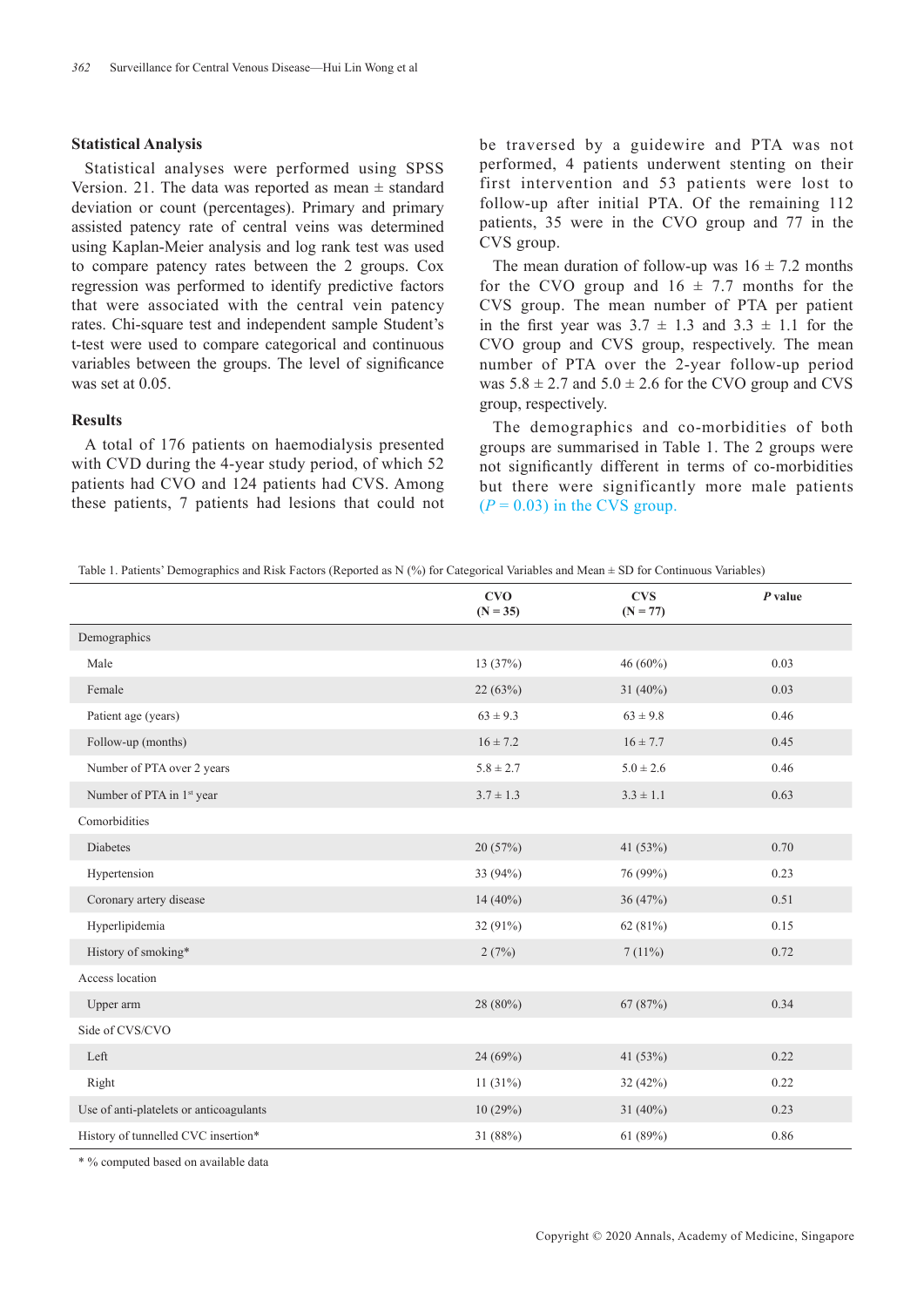The most common indication for initial referral for PTA was swelling of the upper extremity (CVO, 43%; CVS, 48%, *P* >0.05) in both groups. The other indications and distribution of the central vein lesions are shown in Table 2. For both groups, the brachiocephalic vein (CVO, 97%; CVS, 68%,  $P = 0.001$ ) was the most common site.

### *Outcome*

The technical success rate of initial PTA was 77% for the CVO group and 73% for the CVS group  $(P = 0.6)$ . We were only interested in determining the outcomes of patients who underwent our surveillance programme after successful initial PTA, so the 7 patients who had lesions that could not be crossed on initial presentation were excluded.

The 3-month primary patency of the central veins was 65% and 55% for the CVO and CVS group, respectively  $(P = 0.32)$  and the 6-month primary patency was  $6\%$  for both groups ( $P = 1.0$ ).

The 6-month primary assisted patency of the central vein was 91% and 99% for the CVO and CVS groups, respectively  $(P = 0.03)$ ; the 1-year primary assisted patency was 88% and 99% for the CVO and CVS groups, respectively  $(P = 0.009)$ . The 2-year primary assisted patency was 77% and 90%, respectively  $(P = 0.07)$ . Log rank test showed significant difference in the overall primary assisted patency between the

| Table 2. Indication for Referral for Initial PTA and Distribution of |  |
|----------------------------------------------------------------------|--|
| Central Vein Lesions (Reported as $N(\%)$ )                          |  |

|                                | <b>CVO</b><br>$N = 35$ | <b>CVS</b><br>$N = 77$ | $P$ value |
|--------------------------------|------------------------|------------------------|-----------|
| <b>Indication</b>              |                        |                        |           |
| Swelling                       | 15(43%)                | 37(48%)                | 0.61      |
| Malfunction access             |                        |                        |           |
| High venous pressure           | 2(6%)                  | 9(12%)                 | 0.50      |
| Poor access flow               | 8(23%)                 | 12(16%)                | 0.35      |
| Bleeding post-dialysis         | $0(0\%)$               | $1(1\%)$               | 1.00      |
| Thrombosis                     | 2(6%)                  | 4(5%)                  | 1.00      |
| Not specified                  | $4(11\%)$              | 6(8%)                  | 0.50      |
| Asymptomatic                   | $4(11\%)$              | $8(10\%)$              | 1.00      |
| <b>Distribution of lesions</b> |                        |                        |           |
| Subclavian vein                | 1(3%)                  | 21(27%)                | 0.03      |
| Brachiocephalic vein           | 34 (97%)               | 52 (68%)               | 0.001     |
| Superior vena cava             | $0(0\%)$               | 4(5%)                  | 0.31      |
|                                |                        |                        |           |

2 groups  $(P = 0.048)$ . This data is summarised in Table 3 and Figures 1A and 1B.

Table 3. Primary and Primary Assisted Patency of Central Vein

|                          | <b>CVO</b> | <b>CVS</b> | P value |
|--------------------------|------------|------------|---------|
| Primary patency          |            |            | 0.45    |
| 3 months                 | 65%        | 55%        | 0.32    |
| 6 months                 | 6%         | 6%         | 1.0     |
| Primary assisted patency |            |            | 0.048   |
| 12 months                | 88%        | 99%        | 0.009   |
| 24 months                | 77%        | 90%        | 0.07    |



Fig. 1A. Primary patency of central veins.



Fig. 1B. Primary assisted patency of central veins.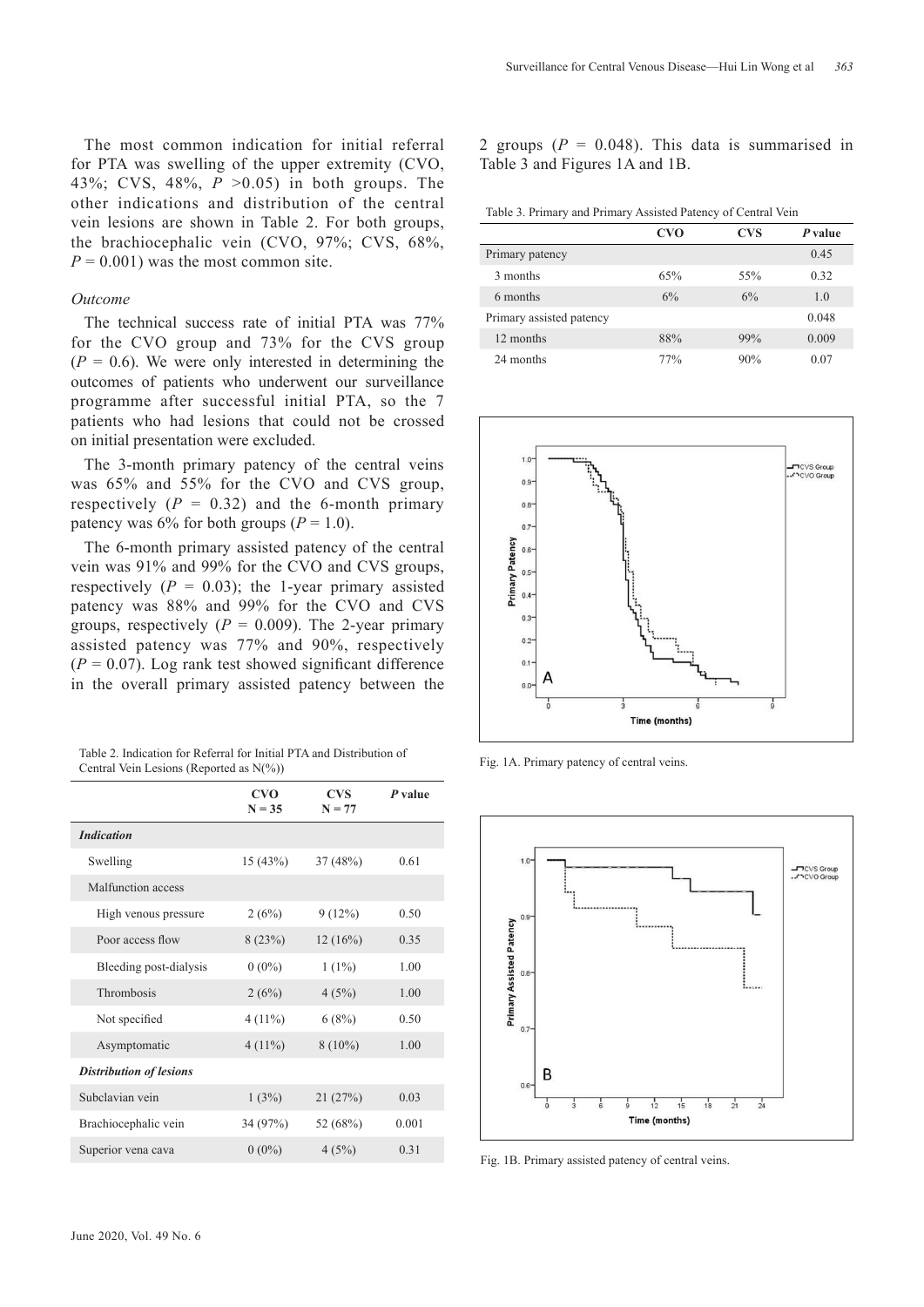Multivariable analysis was performed on the following factors: age, gender, co-morbidities, history of tunnelled CVC use, location of AV haemodialysis access, side of lesion, and use of antiplatelet/ anticoagulation medication did not yield any significant association in relation to the primary assisted patency.

The complication rates for both the CVO and CVS groups were low, with 1% or less directly related to PTA of the central veins. These complications were minor and, in all instances, managed conservatively. A total of 8 patients died within 30 days of the procedure, none of which were directly related to PTA. Three patients died from diabetic wound related sepsis, 3 from sequalae of their chronic renal disease, 1 from a cerebrovascular event and 1 from an acute cardiac event (Table 4).

At the end of the study period, 12 (34%) patients in the CVO group and 39 (51%) patients in the CVS group were on follow-up. Five (14%) patients in the CVO group and 3 (4%) patients in the CVS group underwent stenting of the central vein lesion or had permanent CVO. There were 4 (11%) patients and 11 (14%) patients in the CVO and CVS groups, respectively, who were lost to follow-up.

|                                                 | <b>CVO</b><br>(Total no. of<br>$PTA = 202$ | <b>CVS</b><br>(Total no. of<br>$PTA = 387$ |
|-------------------------------------------------|--------------------------------------------|--------------------------------------------|
| Minor Complications                             |                                            |                                            |
| Directly related to PTA<br>of central vein      |                                            |                                            |
| Contrast extravasation                          | 1                                          |                                            |
| Haematoma                                       | 1                                          | $\mathfrak{D}$                             |
| Ruptured PTA balloon                            |                                            | 1                                          |
| Not directly related to PTA<br>of central veins |                                            |                                            |
| Inadvertent embolisation                        | 1                                          |                                            |
| Contrast extravasation                          | 1                                          | 6                                          |
| Post angioplasty thrombosis                     |                                            | $\mathbf{1}$                               |
| Dissection of vein                              |                                            | 1                                          |
| Ruptured vein                                   |                                            | $\mathbf{1}$                               |
| 30-Day Mortality                                | $\overline{2}$                             | 6                                          |

### **Discussion**

While CVD is a common problem that affects haemodialysis patients, the true prevalence of CVO is not known. The presence of CVO, if permanent, usually precludes the subsequent creation of new dialysis access on the ipsilateral upper limb.4

Current guidelines recommend stenting of CVD lesions for recurrent stenoses or stenoses that are refractory to PTA.<sup>2</sup> In our institution, stenting is less preferred as it can impede future endovascular and surgical treatment options when major venous junctions are stented. Unlike malignant CVS and CVO where there is consensus for stenting, the management of benign CVS and CVO, as in our study population, is still being debated.<sup>5</sup> In selected patients with permanent CVO and who have no other access site, the use of Haemodialysis Reliable Outflow (HeRO) graft (Merit Medical, Utah, USA) can serve as an alternative vascular access, circumventing the CVO.<sup>6</sup> However, this is considered a relatively new approach in the local setting. In view of the challenges related to CVO, we embarked on regular surveillance venography for our patients with CVD to prevent subsequent progression to CVO.

It is estimated that 50% of patients with significant CVD develop clinical symptoms.7 This is similar to our study population where 48% of the patients with CVS and 43% of the patients with CVO were symptomatic at first presentation. The remainder of the patients presented with malfunctioning dialysis access.

Our initial PTA technical success rates were 77% and 73% in the CVO and CVS groups, respectively, comparable with the literature which ranged from  $70-90\%$ .<sup>8-10</sup> Of note, there were 7 patients with CVO lesions which could not be crossed at the initial PTA. If these 7 patients were included in the calculation, the initial technical success rate for PTA in patients who first presented with CVO, prior to entry into our surveillance programme, would have been significantly lower at 64%. In other words, CVO is technically more challenging to treat than CVS.

The primary patency of the central veins after PTA has been reported in the literature to be 49–63% and  $29-55\%$  at 3 and 6 months, respectively.<sup>9,11-13</sup> In our study, the primary patency for the CVO group was 65% and 6% at 3 and 6 months, respectively. The primary patency for the CVS group was 55% and 6% at 3 and 6 months, respectively. The fact that most of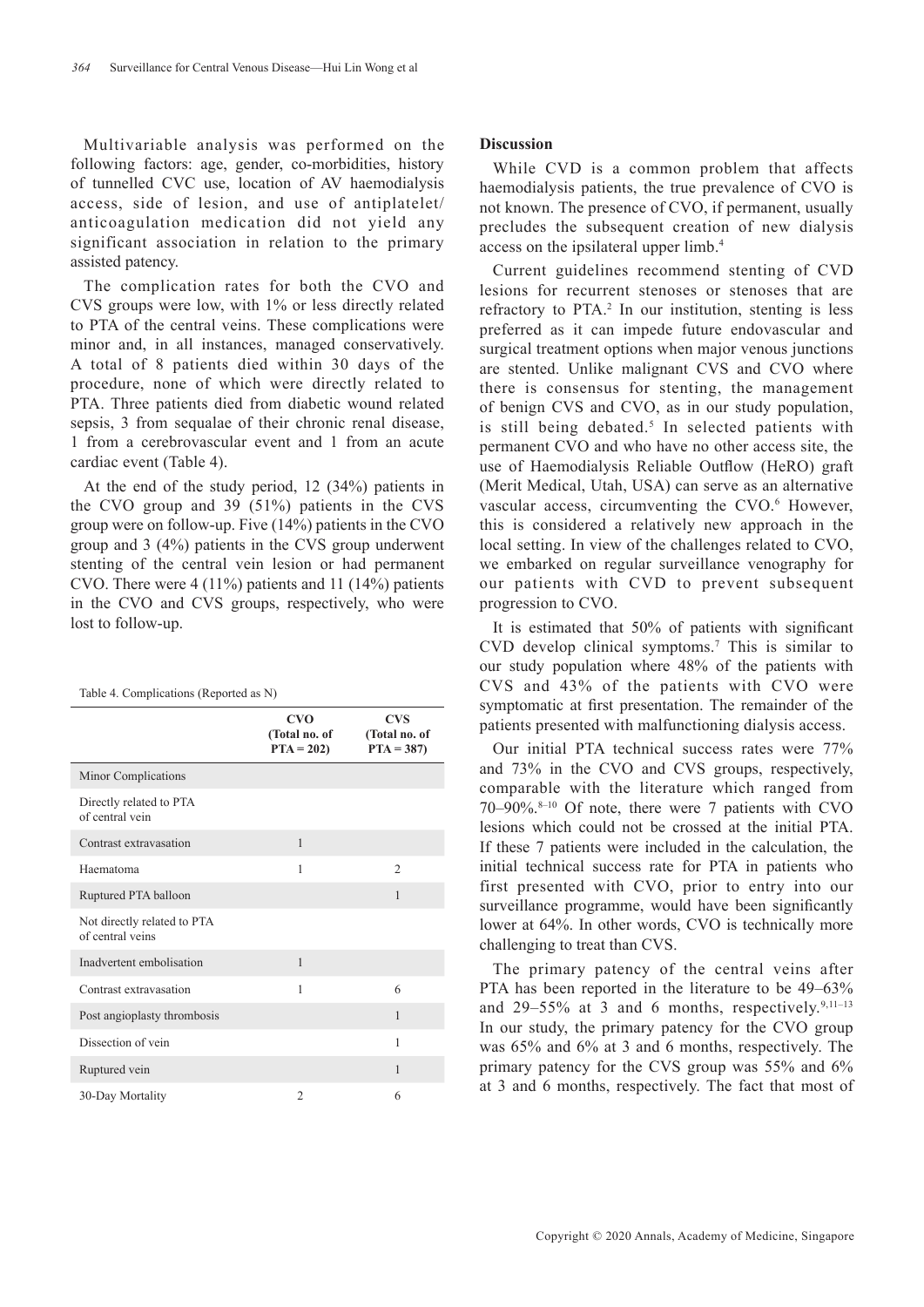our patients maintain primary patency at 3 months validated our strategy of not surveying them earlier than 3 months. Of note, our low primary patency rate at 6 months was due to our institutional practice of intervening as a result of our surveillance programme.

In a small study of 24 venograms with CVS, it has been shown that PTA was associated with rapid restenosis progression.<sup>14</sup> In another retrospective study, withholding PTA in asymptomatic patients who had CVS resulted in significantly higher central vein patency rates compared with symptomatic patients who were treated. The primary patency rate at 36 months for the asymptomatic and treated symptomatic groups were  $67\%$  and  $18\%$ , respectively.<sup>10</sup> These studies suggested that asymptomatic patients with CVS should not be treated. We recognise that restenosis is an inevitable outcome for most patients who have been treated with PTA, with endothelial proliferation as the main cause of restenosis.<sup>8</sup> However, the subject numbers are much smaller compared to our study and CVO was not addressed separately.

Several studies in the literature have reported their 1-year and 2-year primary assisted patency to be 73–82% and 56–62%, respectively (Table 5).<sup>9,15–16</sup> We achieved a higher primary assisted patency rate of 88–99% at 1-year and 77–90% at 2-years. In 2 comparable studies, the mean number of PTA per patient was  $1.5 \pm 1.0$  and  $2.0 \pm 1.6$ , respectively, over a mean follow-up period of  $1.8-3.3$  years.<sup>9,15</sup> In our study, the mean number of PTA per patient was  $5.8 \pm 2.7$  for the CVO group and  $5.0 \pm 2.6$  for the CVS group over a mean follow-up period of 1.3 years. With our surveillance programme, we are therefore able to prolong patency of the central veins, albeit at the expense of an increased number of interventions.

In our study, the overall primary assisted patency of the central veins for the CVO and CVS groups

were significantly different (overall,  $P = 0.048$ ). This indicates that patients who initially presented with CVO deteriorated faster despite being on regular follow-up. Fourteen percent of our patients in the CVO group and 4% in the CVS group became permanently occluded or required stenting. In a study of 9 patients with CVO, Kim YC et al reported no significant difference in the primary assisted patency post-PTA between CVO and CVS.<sup>15</sup> In another study reporting the use of stent grafts in CVD, while not directly comparable, a significantly shorter primary patency was also found in patients with CVO than with CVS.<sup>17</sup>

There are several limitations in our study. Firstly, initial patient referral was based on individual physician's criteria. Secondly, the PTA technique among operators was not standardised. Thirdly, the measurable dialysis information was also not available. Further, the number of patients who were symptomatic during subsequent follow-up was not completely available as this was not consistently recorded. Lastly, the severity of the central vein lesions was determined only via imaging and no haemodynamic measurements were made. On the other hand, the major strengths of our study include a larger population size and CVO group which facilitated statistical analysis.

In conclusion, CVD remains a difficult problem in ESRF patients on haemodialysis and should be managed in a multidisciplinary manner. We have shown that high primary assisted patency rates can be achieved with an increased number of interventions. As CVO is harder to treat than CVS, pre-emptive PTA of CVS to prevent progression to CVO will preserve central vein patency. This will allow the ipsilateral upper limb to be used for dialysis access. Further cost-effectiveness studies should be performed to determine the true benefit of our strategy of surveillance venography for CVD.

| <b>Study</b>              | Year                     | N  | Initial success $(\% )$  | Primary assisted patency (%) at |           |           |
|---------------------------|--------------------------|----|--------------------------|---------------------------------|-----------|-----------|
|                           |                          |    |                          | 6 months                        | 12 months | 24 months |
| Our study $-$ CVO Group   | $\overline{\phantom{a}}$ | 35 | 77                       | 91                              | 88        | 77        |
| Our study $-$ CVS Group   | $\overline{\phantom{a}}$ | 77 | 73                       | 99                              | 99        | 90        |
| Bakken et al <sup>9</sup> | 2007                     | 47 | 82                       | 77                              | 73        | 57        |
| Kim et al $15$            | 2009                     | 26 | $\overline{\phantom{a}}$ | 100                             | 78        | 56        |
| Ozyer et al <sup>16</sup> | 2009                     | 94 | -                        | 92                              | 82        | 62        |

Table 5. Summary of Assisted Primary Patency in Studies of Central Vein PTA